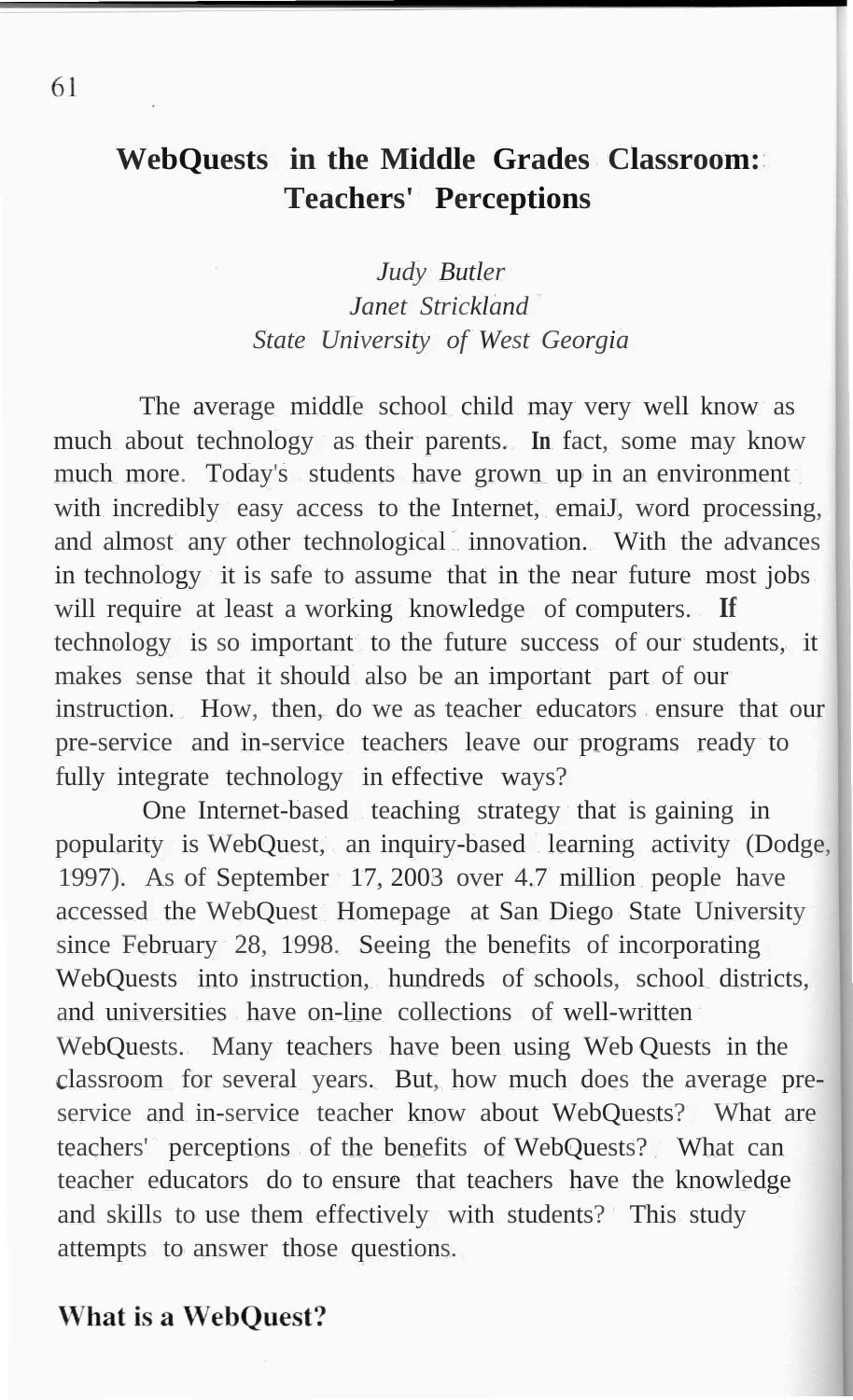According to Bernie Dodge from San Diego State University, a Web Quest is an "inquiry-oriented activity in which some or all of the information that learners interact with comes from resources on the internet" (Dodge, 1997, p. 1). WebQuests were created by Dodge in 1995, during the early stages of widespread Internet access. With the increase in Internet access in university labs, Dodge began to experiment with effective ways to integrate the technology into classroom instruction (March, 2000). As Dodge developed activities for pre-service teachers, "he launched the Web Quest, arguably the most popular approach for integrating the Web in classroom learning" (March, 2000, p. 1).

A teacher conducting an on-line search of posted WebQuests will find many activities from all subjects and topics. Whether long-term or short-term, quality WebQuests have certain critical attributes (Dodge, 1997). These attributes include an introduction, a task, information sources, process, guidance, and conclusion. Some attributes that are usually included, but not critical, in Webquests are group activities and motivational elements. In addition, WebQuests can be interdisciplinary or within a single discipline.

#### **Creating a WebQuest**

Educators wishing to create their own WebQuests must begin by building a webpage. Many educators use popular webpage authoring software such as Netscape Composer or Microsoft Front Page. Some, however, simply build a page using Microsoft Word and save the file as a webpage. The actual program used to create the page is unimportant. The content of the page, however, is critical.

Quality WebQuests begin with an introduction. The introduction provides the students background information on the topic and sets the stage for the investigation or activity (Dodge, 1997). One critical aspect of WebQuests that is sometimes included in the introduction is that the students are presented with an open-ended, essential question (March, 1998). When students are presented with an essential question "we encourage more advanced performances" (March, 2000, p. 56). The introduction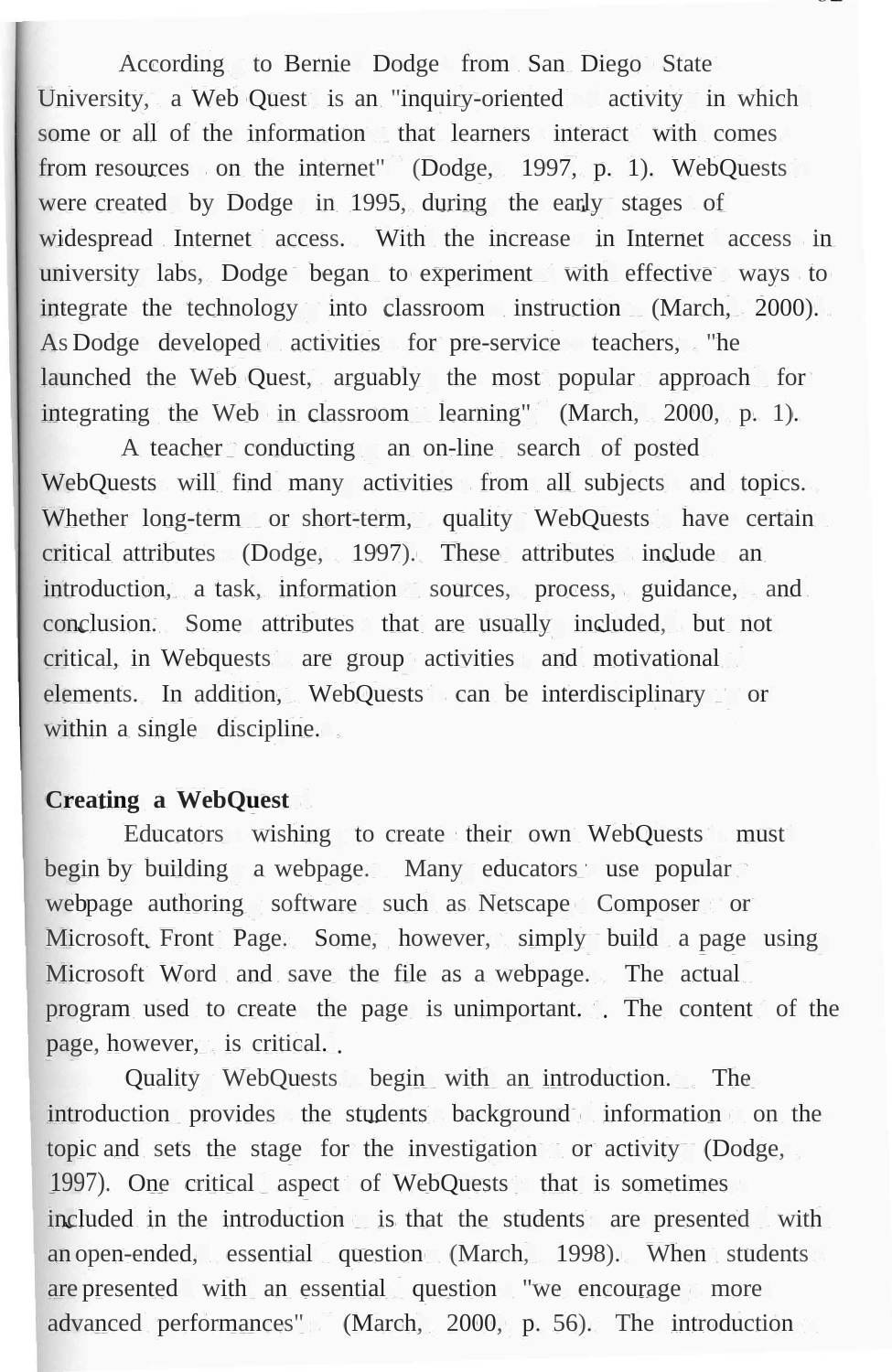63

should also motivate the students to want to learn more and explore the topic in-depth.

The next section of the WebQuest is the task. The task includes an activity that is "doable" and is of interest to the students. March cautions that "problems can occur, however, if people expect higher-order thinking outcomes from an assignment inviting copy/paste masterpieces. This type of sloppiness undermines the integration of the best practices we hope to support (p. 56). Therefore, the task that students complete should go beyond read-the-page-answer-the-questions activities. Dodge (1997) suggests that thinking skills that may be required in a quality WebQuest include comparing, classifying, inducing, deducing, analyzing errors, constructing support, making abstractions, and analyzing perspectives. For example, students create a news broadcast centered around Jim Crow laws. The students use available Internet resources to research the topic and create the broadcast. The task often identifies roles for cooperative group members. Each student is assigned a role to playas they complete the assigned activity.

Next, the resource section provides links to high-quality Internet-based resources that students will use to complete the activity. Some WebQuests have a separate section for information sources where some embed their resources in the Web Quest as anchors pointing to information on the Internet (Dodge, 1997). The resources that students use are varied. Students may view historical photographs from the Library of Congress. They could listen to audio files of Martin Luther King, Jr.'s "1 Have a Dream" speech delivered at the March on Washington. They can read archived newspaper and magazine articles. What is most important is that the resources are high-quality and developmentally appropriate for the targeted age group.

The process section provides a step-by-step guide for completion of the activity. The WebQuest should provide a clear description of exactly what students should do to complete the task. Again, the resources mayor may not be embedded here as anchors to Internet sites.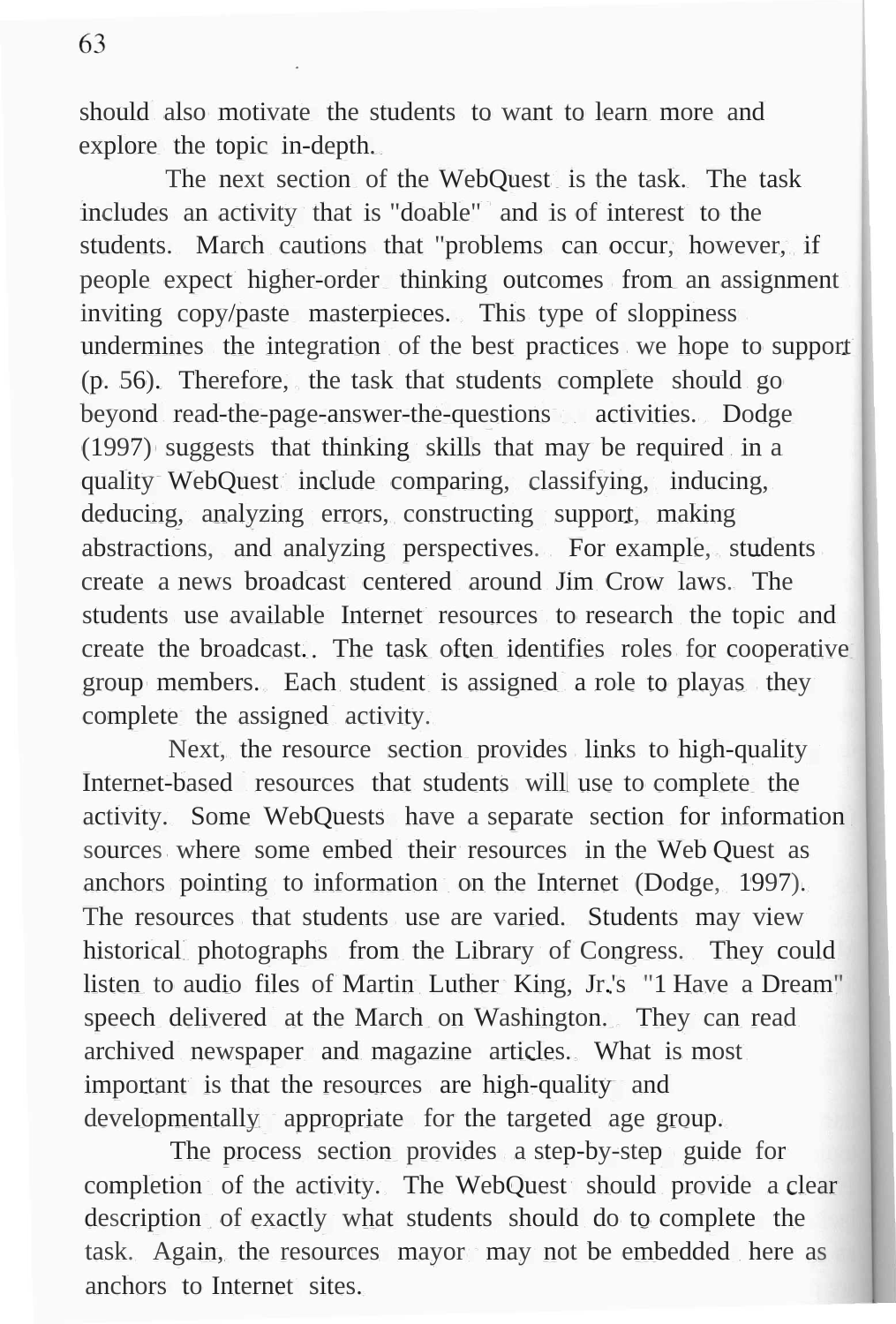Most all quality WebQuests include an evaluation tool or assessment instrument as the next to last section. The evaluation may be in the form of a rubric or checklist of some form. Because the task involves some type of inquiry learning, it is poorly assessed using paper-pencil types of assessment. The evaluation tool should illustrate to students exactly what they should do to be successful. The authentic assessment instrument could be created on the WebQuest using the "table" feature available on most webpage authoring software. Or, it could be created using online resources such as Rubistar and then linked from the WebQuest.

The last section of the WebQuest is the conclusion. The conclusion brings closure to the activity and summarizes what you hope the students have learned as a result, of competing the activity. The conclusion may also encourage students to extend their recently-gained knowledge to other domains (Dodge, 1997).

Taken together, these sections should form a Web Quest that is reflective, fluid, and dynamic (Watson, 1999). Students are motivated to engage in inquiry-learning and are provided all the resources and guidance to do so. Students are aware of what they need to do to be successful. **In** addition, they are encouraged to use their newly acquired knowledge in different contexts.

## **Why WebOuests?**

Tom March, who is credited as being a major contributor to the development and refinement of WebQuests in the early stages, suggested that WebQuests promote student motivation and authenticity, develop thinking skills, and encourage cooperative learning (March, 1998). According to March, WebQuests increase student motivation by providing an essential question, real-life resources with which to work, and opportunities to work in cooperative groups. WebQuests, by their very nature, encourage the development of thinking skills. The assigned task requires students to "transform information into something else: a cluster that maps out the major issues, a comparison, a hypothesis, a solution, etc." (March, 1998, p. 2). **In** addition, WebQuests encourage cooperative learning among students Because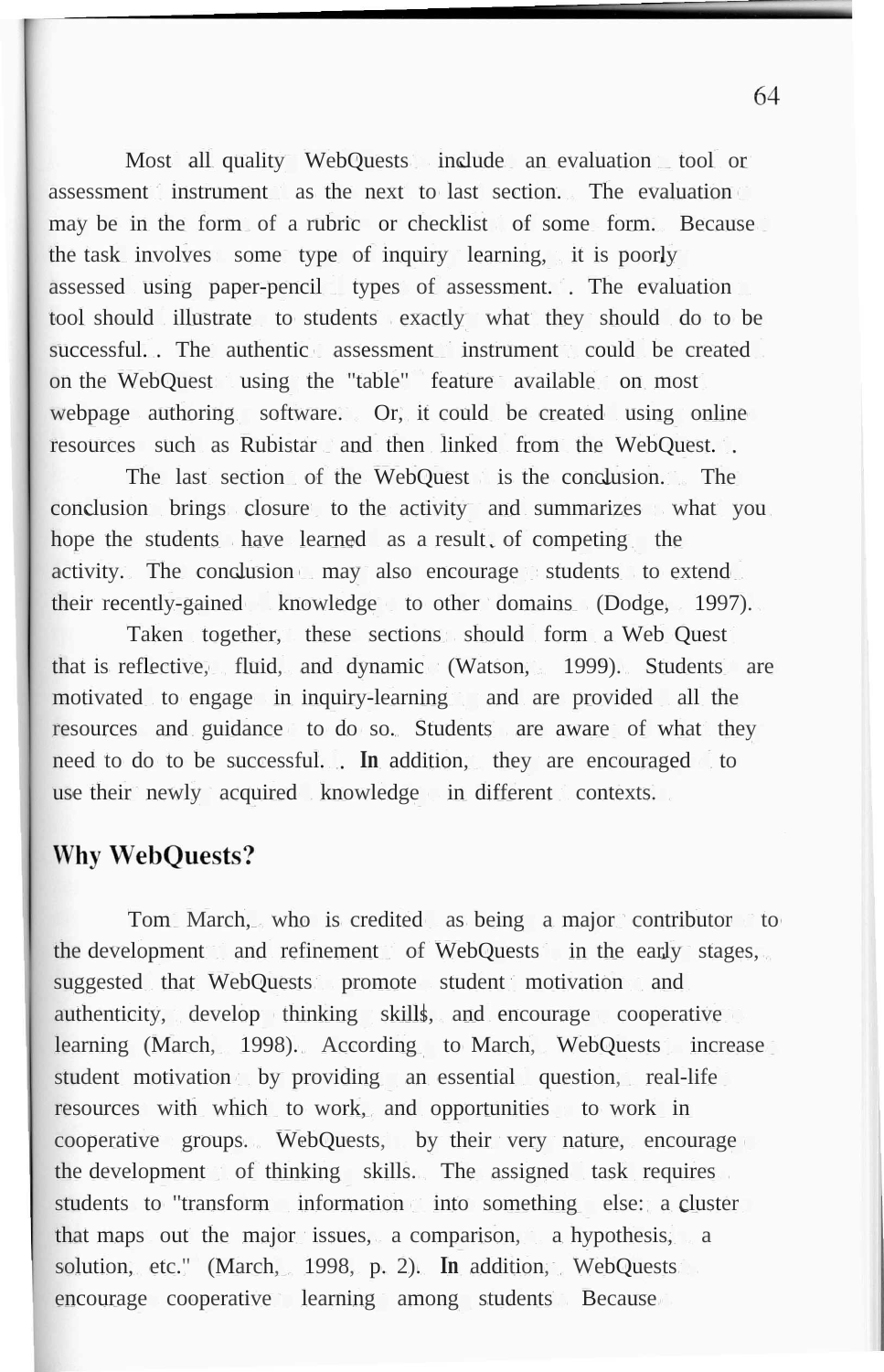WebQuest tasks are often complex or involve controversial topics, students work in groups to complete tasks (March, 1998).

# **The Problem**

Very few studies have examined student outcomes associated with using WebQuests in the classroom with schoolaged students. Also important to note, several database searches resulted in no studies that look at teachers' knowledge and perceptions of WebQuests. Before we can conduct large-scale studies of the benefits to students we need to determine teachers' knowledge and perceptions of WebQuests to determine how many are actually using the technology with school-aged students. This study, then, attempts to answer the following questions:

- 1. How many middle-level pre-service and in-service teachers surveyed are familiar with WebQuests?
- 2. How many middle-level pre-service and in-service teachers surveyed know the steps necessary to create WebOuests?
- 3. How many middle-level pre-service and in-service teachers surveyed have created a Web Quest?
- 4. How many middle-level pre-service and in-service teachers surveyed have used WebQuests with schoolaged students?
- 5. What are teachers' overall perceptions of WebQuests?

# **Methodology**

This study was conducted at a regional university in the Southeastern United States. Surveys were distributed to all students enrolled in on-campus middle grades education courses during the fall semester of 2003. A total of 135 students responded to the survey. Fifty-three students enrolled in Bachelor level courses, 21 students enrolled in Master level courses, *12* students enrolled in Educational Specialist courses, and 49 students enrolled in initial certification courses completed the survey. Initial certification students *hold* undergraduate degrees in fields other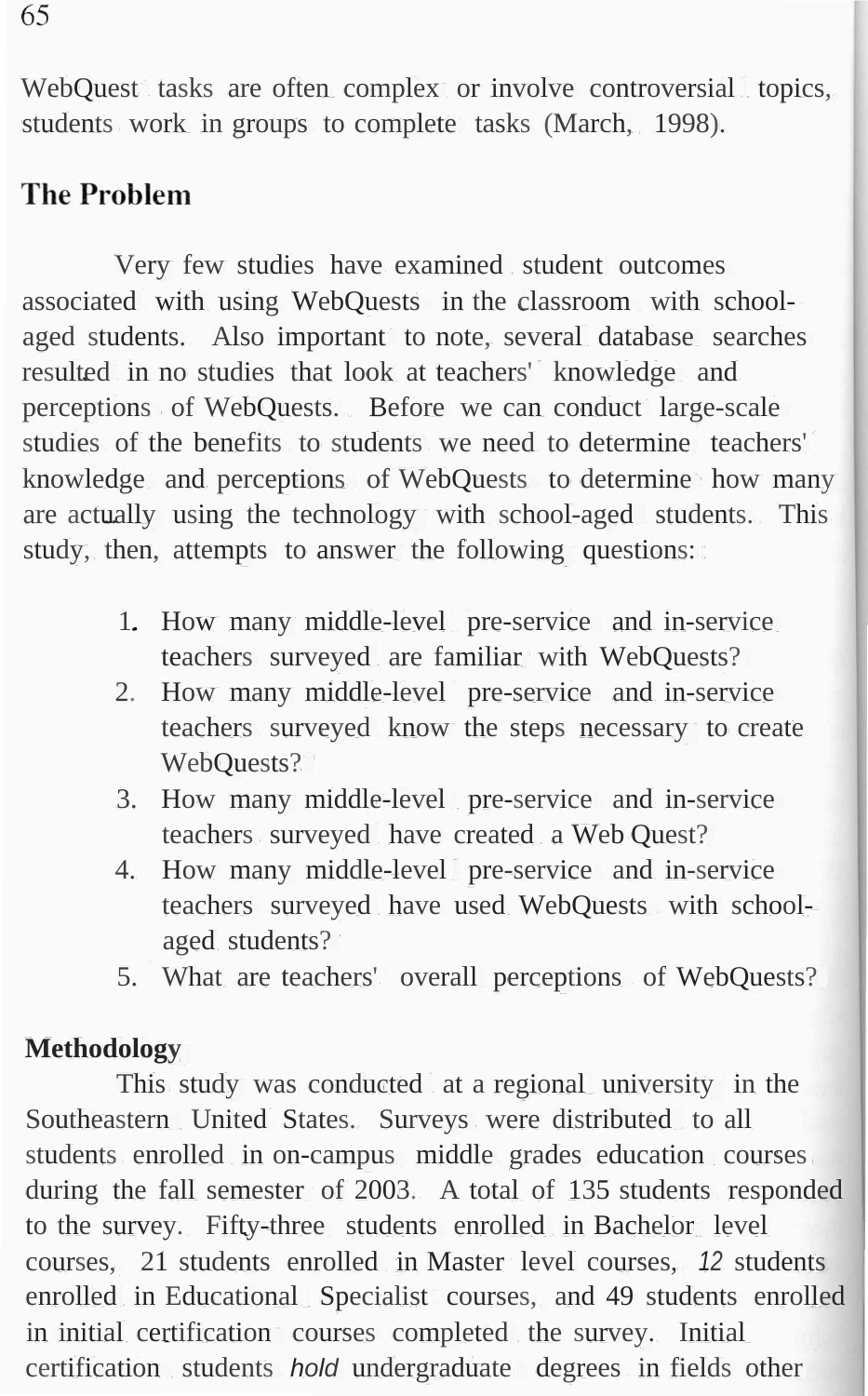that middle grades education and seek initial certification in that area.

The survey (see Appendix) includes four questions that were included to determine the pre-service and in-service teachers' background knowledge of WebQuests. Respondents answered "yes" or "no" to the first four questions. The survey also includes eight Likert-type items. Participants respond on a scale ranging from "strongly agree" to "strongly disagree". The Likert-type items, which were included to determine teachers' perceptions of WebQuests, were piloted with a group of pre-service teachers who had previously created WebQuests. The reliability for the Likerttype items was determined using Cronbach's alpha. The items were found to have high internal consistency, with alpha  $= .82$ . Those who responded "yes" to question one, which asked if they were familiar with WebQuests, were asked to complete the Likerttype items. Those who responded "no" to question one did not complete the Likert-type items.

## **Results**

#### **Research Ouestion 1**

How many middle-level pre-service and in-service teachers surveyed are familiar with WebQuests? Of the 135 respondents only 38 were familiar with WebQuests. Thirteen pre-service teachers enrolled in Bachelor level classes reported that they were familiar with WebQuests, and 40 were unfamiliar with them. Only 7 of the 21 Master level in-service teachers were familiar with WebQuests. Seven of the 12 in-service teachers in Educational Specialist courses reported their familiarity with WebQuests. Finally, 11 alternative certification students were familiar with WebQuests.

## **Research Ouestion 2**

How many middle-level pre-service and in-service teachers surveyed know the steps necessary to create WebQuests? Only 13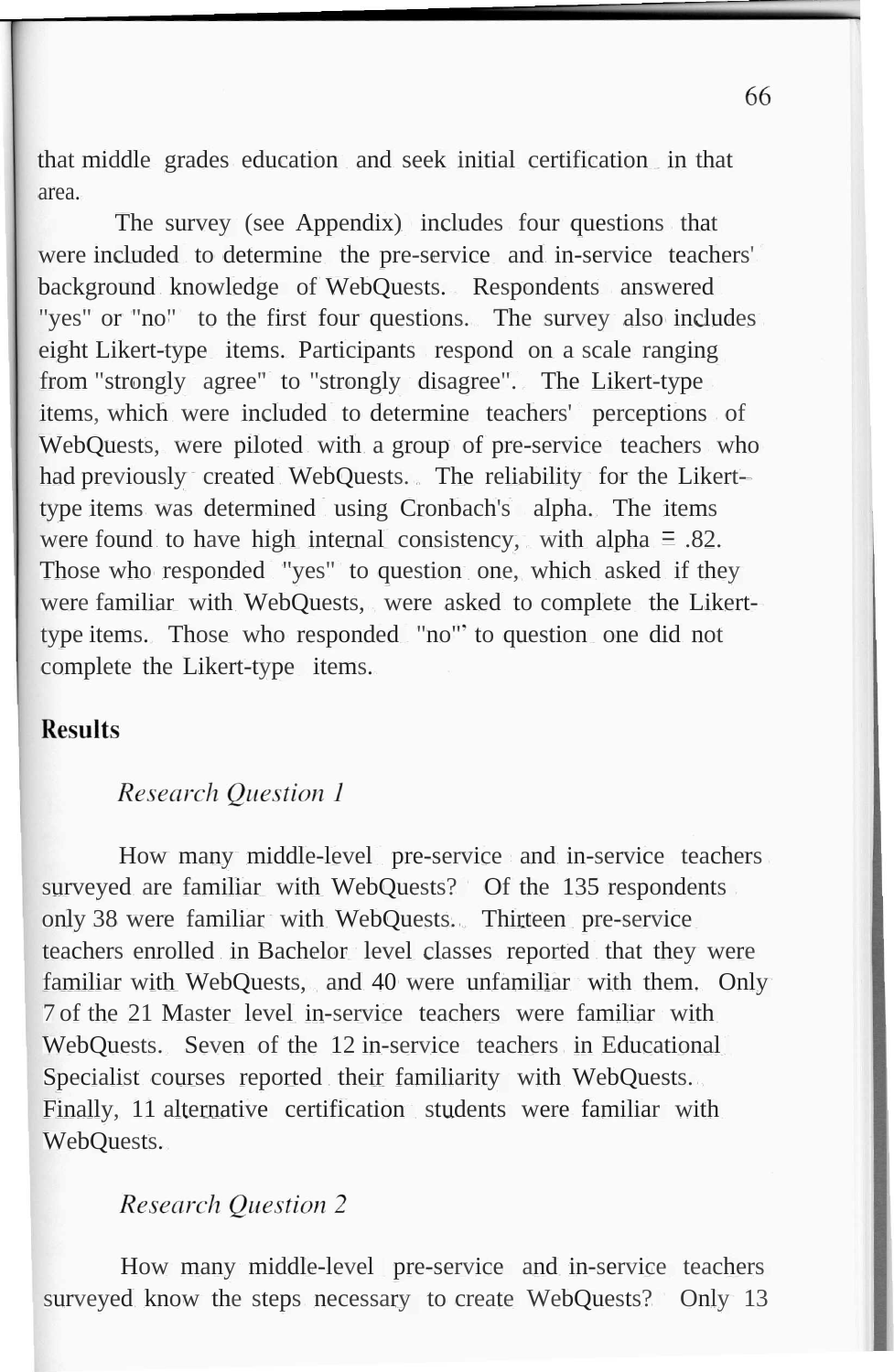of the 135 in-service and pre-service teachers surveyed reported that they knew the steps necessary to create a Web Quest. Four of the 53 Bachelor level in-service teachers knew the necessary steps. Two of the 21 Master level in-service teachers and 3 of the 12 Educational Specialist in-service teachers reported that they knew the how to create WebQuests. Only 4 of the 49 alternative certification students responded that they knew the necessary steps for creating a WebOuest...

### **Research Ouestion 3**

How many middle-level pre-service and in-service teachers surveyed have created a WebQuest? Fifteen of the 135 in-service and pre-service teachers surveyed reported that they had actually created a WebQuest. Of the 53 Bachelor level pre-service teachers, six had created a WebQuest. Four of the 21 Master level in-service teachers have created a WebQuest. Only 2 of the 12 Educational Specialist in-service teachers and 3 of the 49 alternative certification students reported that they had created a WebQuest...

# **Research Ouestion 4**

How many middle-level pre-service and in-service teachers surveyed have used WebQuests with school-aged students? Twelve of the 135, or just under 9%, of all those surveyed reported that they had used WebQuests with school-aged children. Two of the 53 Bachelor level pre-service teachers reported the use of WebQuests with school-aged children. Three of the 21 Master level and 5 of the 12 Educational Specialist level in-service teachers responded that they had used WebQuests in the classroom. Finally, only 2 of the 49 alternative certification students have used Webquests with school-aged children (See Table 1).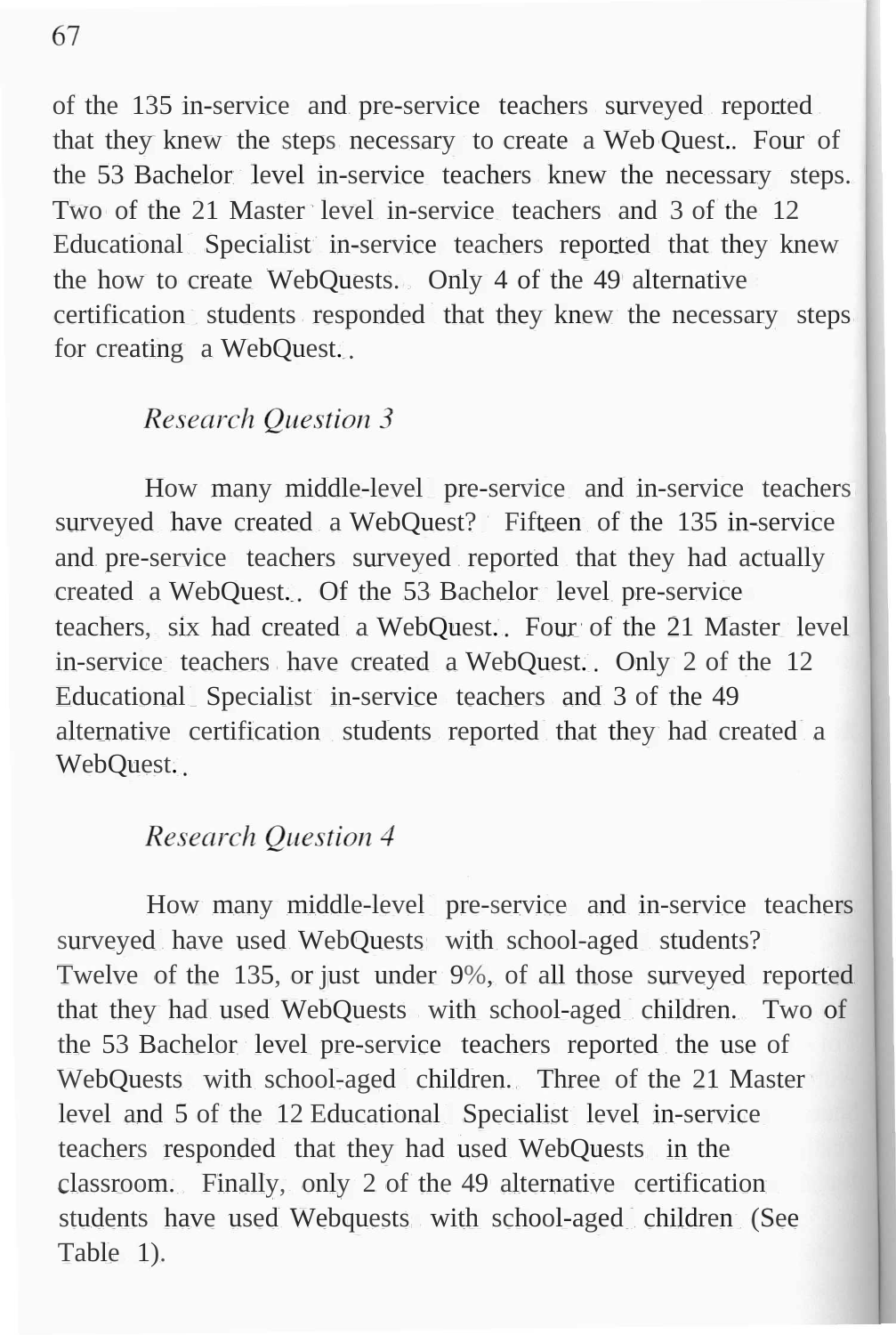| <b>Bachelor</b><br>All.<br>Level<br>Master<br>Educational<br>Specialist<br>Cerl |          |
|---------------------------------------------------------------------------------|----------|
| $(n=12)$<br>$(n=53)$<br>$(n=21)$                                                | $(n=49)$ |
| Knowledge                                                                       |          |
| Familiar                                                                        |          |
| п<br>13<br>7<br>7<br>Yes                                                        |          |
| 5<br>14<br>38<br>No<br>40                                                       |          |
| <b>Steps</b>                                                                    |          |
| 2<br>$\overline{4}$<br>Yes<br>$\overline{4}$<br>3                               |          |
| 19<br>45<br>49<br>9<br>N <sub>o</sub>                                           |          |
| <b>Created</b>                                                                  |          |
| 3<br>$\overline{2}$<br>Yes<br>$\overline{4}$<br>6                               |          |
| 10<br>47<br>17<br>46<br>N <sub>o</sub>                                          |          |
| Used.                                                                           |          |
| 5<br>Yes.<br>$\overline{2}$<br>3<br>2                                           |          |
| $\overline{7}$<br>51<br>N <sub>o</sub><br>18<br>47                              |          |

Table 1

#### *Research Question 5*

What are teachers' overall perceptions of Web Quests? Teachers' perceptions of WebQuests were measured using the eight Likert-type items included in the survey. Of the 135 respondents, only 38 were familiar with WebQuests. Only those familiar with WebQuests were asked to complete the Likert-type items. Therefore, only 38 surveys were used to measure teachers' perceptions of WebQuests. Overall, these pre-service and inservice teachers had positive perceptions of WebQuests. Specifically, 79 % of the respondents either agreed or strongly agreed that WebQuests foster critical thinking skills. 92 % of the respondents agreed or strongly agreed that WebQuests have the potential to enhance student learning. With regards to cooperative learning, 71 % of the respondents agreed or strongly agreed that WebQuests were valuable. 74 % of the respondents agreed of strongly agreed that WebQuests allow students to construct their own knowledge. 76 % and 82 % believe that WebQuests are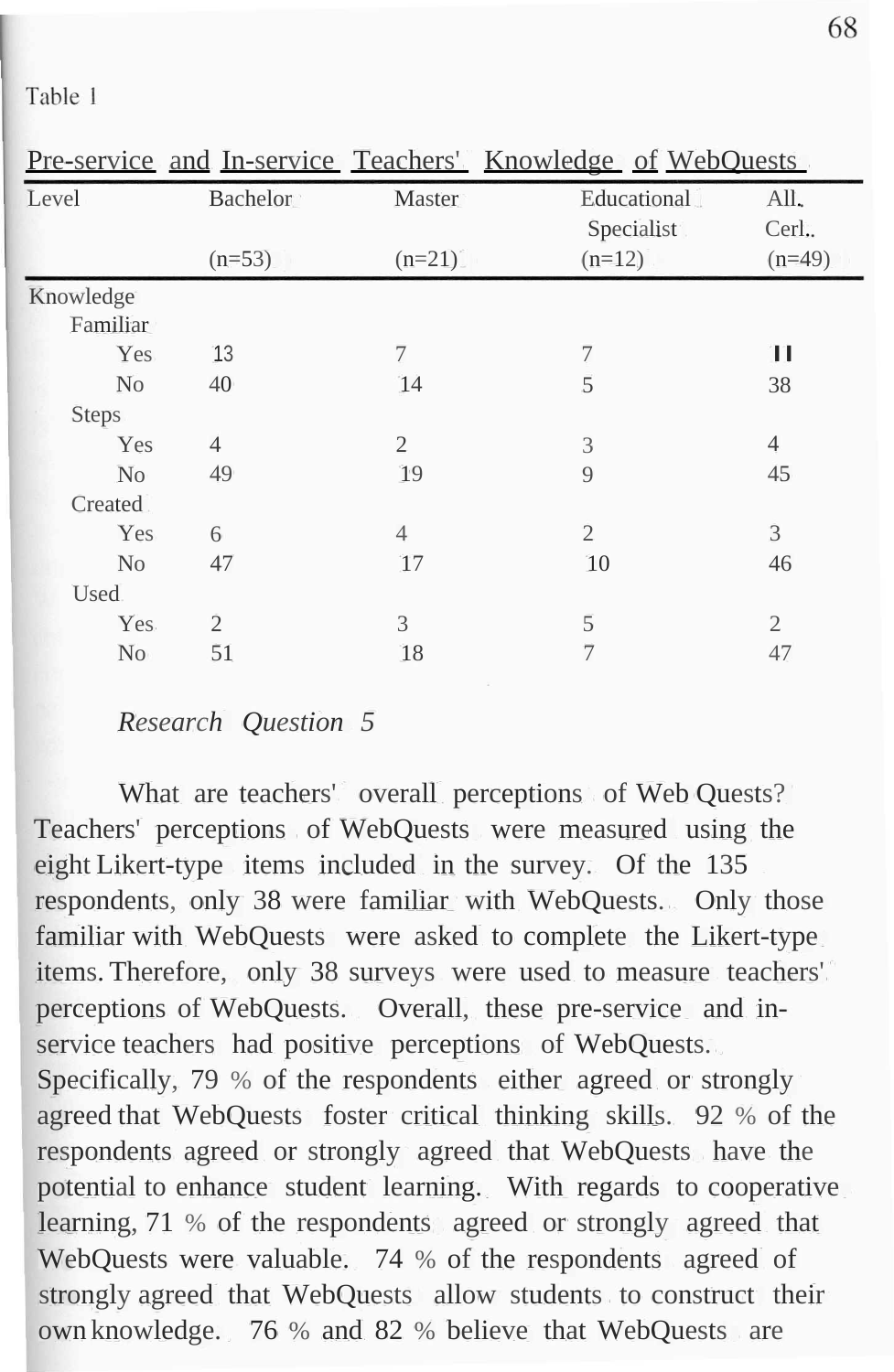valuable classroom resources and represent an effective way to use the Internet in the classroom, respectively.

In an effort to determine if there was a difference in the perceptions based on level of education, undergraduate pre-service teachers were compared with graduate in-service teachers. The 53 Bachelor level pre-service teachers were compared with the 82 graduate level students (Master, Educational Specialist, and alternative certification). There was no statistically significant difference between the two groups  $(t = -0.91, P > 0.05)$ . In addition, traditional students were compared to non-traditional students. That is, students in the Bachelor, Master, and Educational Specialist programs were compared with the 49 alternative certification students. There was also no statistically significant difference between the tradition and non-tradition students  $(t = -$ .20,  $P = > .05$ ).

# **Discussion**

The results of the survey indicate that very few of these teachers are familiar with, much less use, WebQuests. Those preservice and in-service teachers who are familiar with WebQuests seem to have a positive perception of them. They perceive many benefits to using WebQuests with school-aged children. These benefits include fostering critical thinking skills, reinforcing required objectives, enhancing student learning, encouraging cooperative learning, encouraging students to construct their own knowledge, and utilizing authentic assessment strategies. In addition, the majority of the respondents believe that WebQuests represent an effective way to use the Internet in the classroom and they believe that WebQuests are valuable classroom resources.

Previous research has examined why teachers do not Lise technology in the classroom (Strickland & Nazzal, 2003). The most common barriers to successful technology integration include:

- 1. lack of hardware
- 2. lack of appropriate teacher training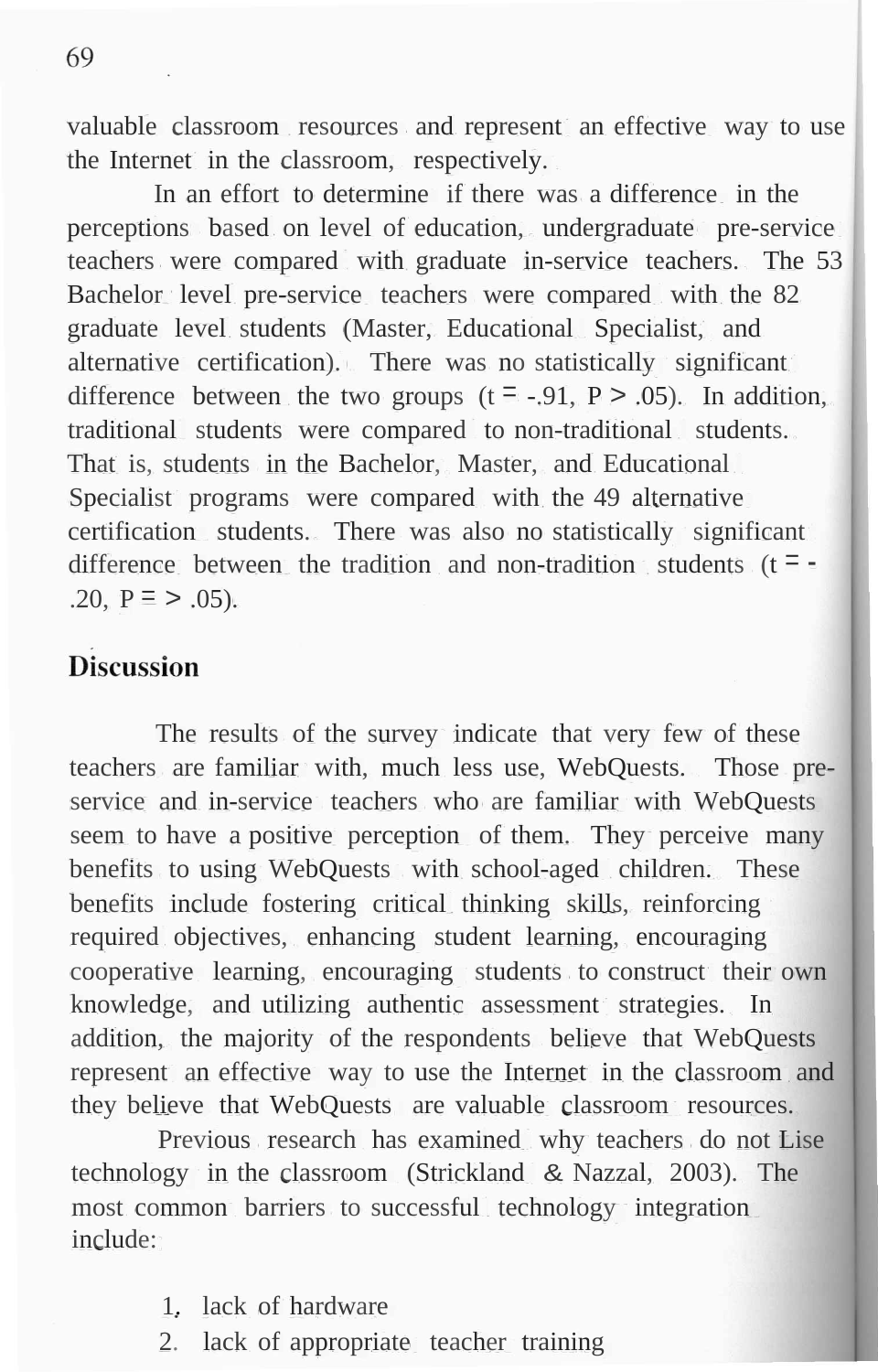- 3. lack of time
- 4. lack of autonomy in the classroom
- 5. lack of classroom management
- 6. lack of administrative and peer support.

Teachers wishing to use WebQuests in the classroom must overcome all of the barriers before implementation. They must find access to the necessary hardware (computers with Internet access), receive support from administrators so that they are provided with the necessary training and time for implementation, and they must learn to integrate the technology into what they are already doing in the classroom.

Future research needs to look at the student learning outcomes associated with using WebQuests in the classroom. Do WebQuests really foster critical thinking skills? Do WebQuests enhance student learning? The research is really lacking when it comes to the real benefits, as opposed to teacher perceptions and perceived benefits. **In** addition, research needs to examine the best way to train teachers to use technology, especially WebQuests.

If WebQuests truly have the power to foster critical thinking skills, reinforce required objectives, enhance student learning, encourage cooperative learning, encourage students to construct their own knowledge, and utilize authentic assessment strategies then we, as teacher educators, need to include this in our methods courses, at the undergraduate and graduate levels. The results of this study illustrate that we are not doing a good job in that area now as few of the surveyed teachers were even familiar with WebQuests.

# References

Dodge, B. (1997). *Some thoughts about WebQuests.* Retrieved August 15,2003, from San Diego State University Web site: *http://* ed we b.sds u. ed *ul* coursesl edtec5 *961* abou ewe bq ues ts. h

tml